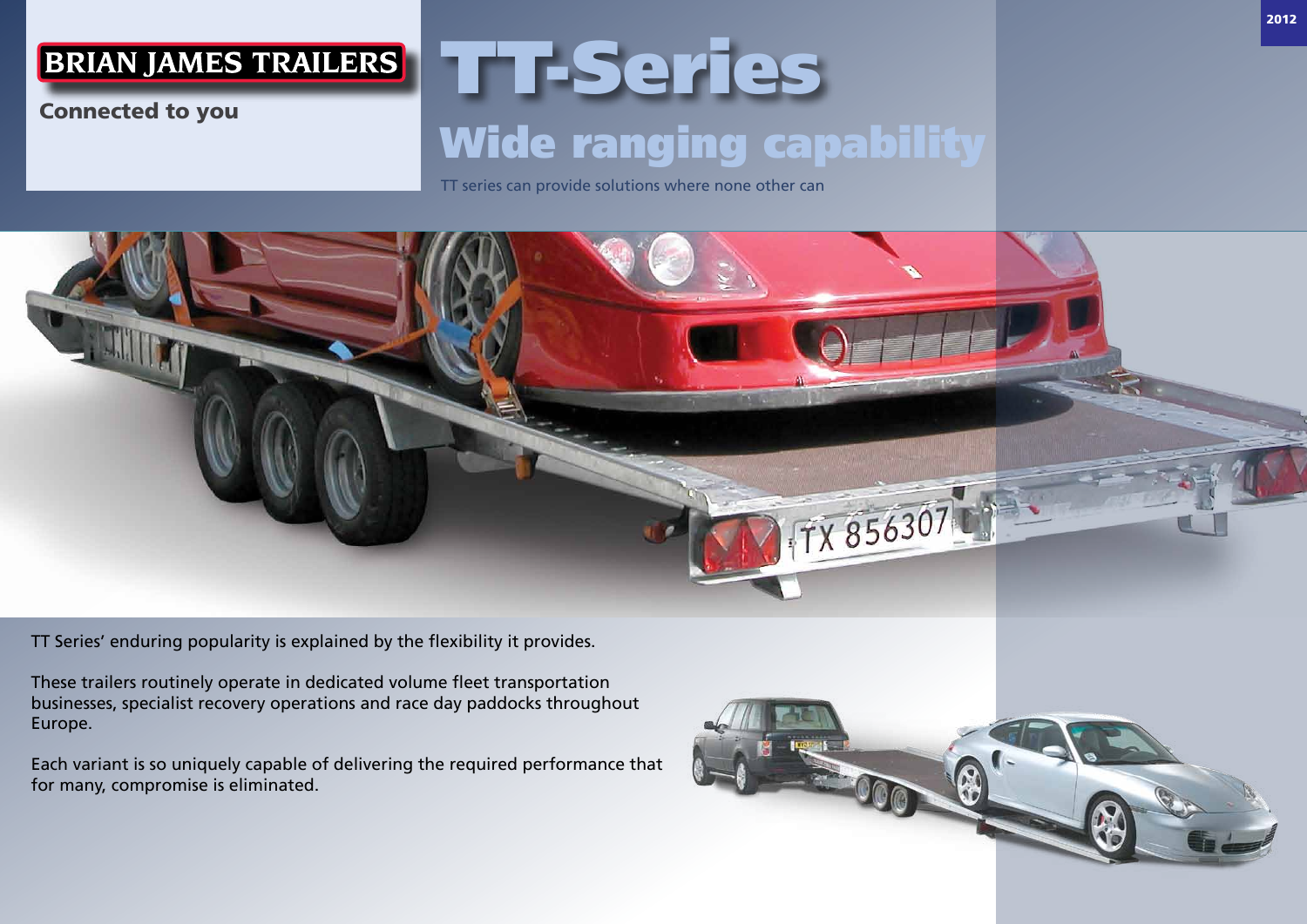# TT-Series (Fixed-bed) The TT Series is a long

established design originating back to the very first trailers manufactured by Brian James in 1979. The intervening years have seen the introduction of many advanced manufacturing systems and technologies that have ensured the TT Series is fit for modern vehicle transportation requirements. Built with commercial as well as private transport in mind, every aspect of the operation is simple and efficient.

| <b>TT Series</b><br>Product<br>codes | Load bed<br>length | Load bed<br>width | Gross<br>cap.<br>Kq | Load<br>cap.<br>Kg | Wheel / tyre<br>size | No.<br>axles | Alu<br>ramps<br>2.0 <sub>m</sub> | 5 YEAR<br>chassis<br>warranty |
|--------------------------------------|--------------------|-------------------|---------------------|--------------------|----------------------|--------------|----------------------------------|-------------------------------|
| 200-6000                             | 3.6m(12ft)         | 1.96m(6ft5)       | 2,000               | 1,350              | 10" low rider        | $\circ$      | $\checkmark$                     | ✔                             |
| 200-6100                             | 4.2m(14ft)         | 1.96m(6ft5)       | 2,000               | 1,320              | 10" low rider        | $\circ$      | $\checkmark$                     | $\checkmark$                  |
| 200-0980                             | 4.2m(14ft)         | 2.03m(6ft8)       | 3,000               | 2,350              | 12"                  | $\circ$      | ✔                                | ✔                             |
| 200-1000                             | 4.8m (16ft)        | 2.03m(6ft8)       | 3,000               | 2,300              | 12"                  | $\circ$      | ✔                                | ✔                             |
| 200-3000                             | 4.8m(16ft)         | 2.03m(6ft8)       | 3,500               | 2,750              | 12"                  | $\circ$      | $\checkmark$                     | ✔                             |
| 200-3100                             | 5.5m (18ft)        | 2.13m (7ft)       | 3,500               | 2.640              | 12"                  | $\circ$      | ✔                                | ✔                             |
| 200-1010                             | 4.8m(16ft)         | 2.13m (7ft)       | 3.000               | 2,300              | 10" low rider        | $\circ$      | $\checkmark$                     | $\checkmark$                  |
| 200-3070                             | 4.8m (16ft)        | 2.13m(7ft)        | 3,500               | 2.700              | 10" low rider        | 000          | ✔                                | ✔                             |

Commercial Quality Wide vehicles

# **TT-Series PDQ system** A complete TT-Series trailer

01295 265432

N RELEX

specifically designed for cross-loading behind a transporter vehicle. Every aspect of the cross-load operation is provided for, including a pair of lightweight aluminium loading ramps from the front of the trailer to the transporter bed, a swivel jockey wheel system and a reinforced chassis to cope with the additional loads.

| <b>TT Series</b><br>PDO<br>Product<br>codes | Load bed<br>length | Load bed<br>width | Gross<br>cap.<br>Кg | Load<br>cap.<br>Kg | Wheel / tyre<br>size | No.<br>axles | Alu<br>ramps<br>2.0 <sub>m</sub> | 5 YEAR<br>chassis<br>warranty |
|---------------------------------------------|--------------------|-------------------|---------------------|--------------------|----------------------|--------------|----------------------------------|-------------------------------|
| 200-3020                                    | 4.8m(16ft)         | 2.13m (7ft)       | 3.000               | 2.200              | 12"                  | $\circ$      | ✔                                |                               |
| 200-3030                                    | 4.8m (16ft)        | 2.13m (7ft)       | 3.500               | 2.700              | 12"                  | OO.          | ✔                                | ✔                             |
| 200-3040                                    | 4.8m (16ft)        | 2.13m (7ft)       | 3.000               | 2.200              | 10" low rider        | $\circ$      | ✔                                | $\checkmark$                  |
| 200-3050                                    | 4.8m (16ft)        | 2.13m (7ft)       | 3.500               | 2.650              | 10" low rider        | OOO          | ✔                                | ✔                             |

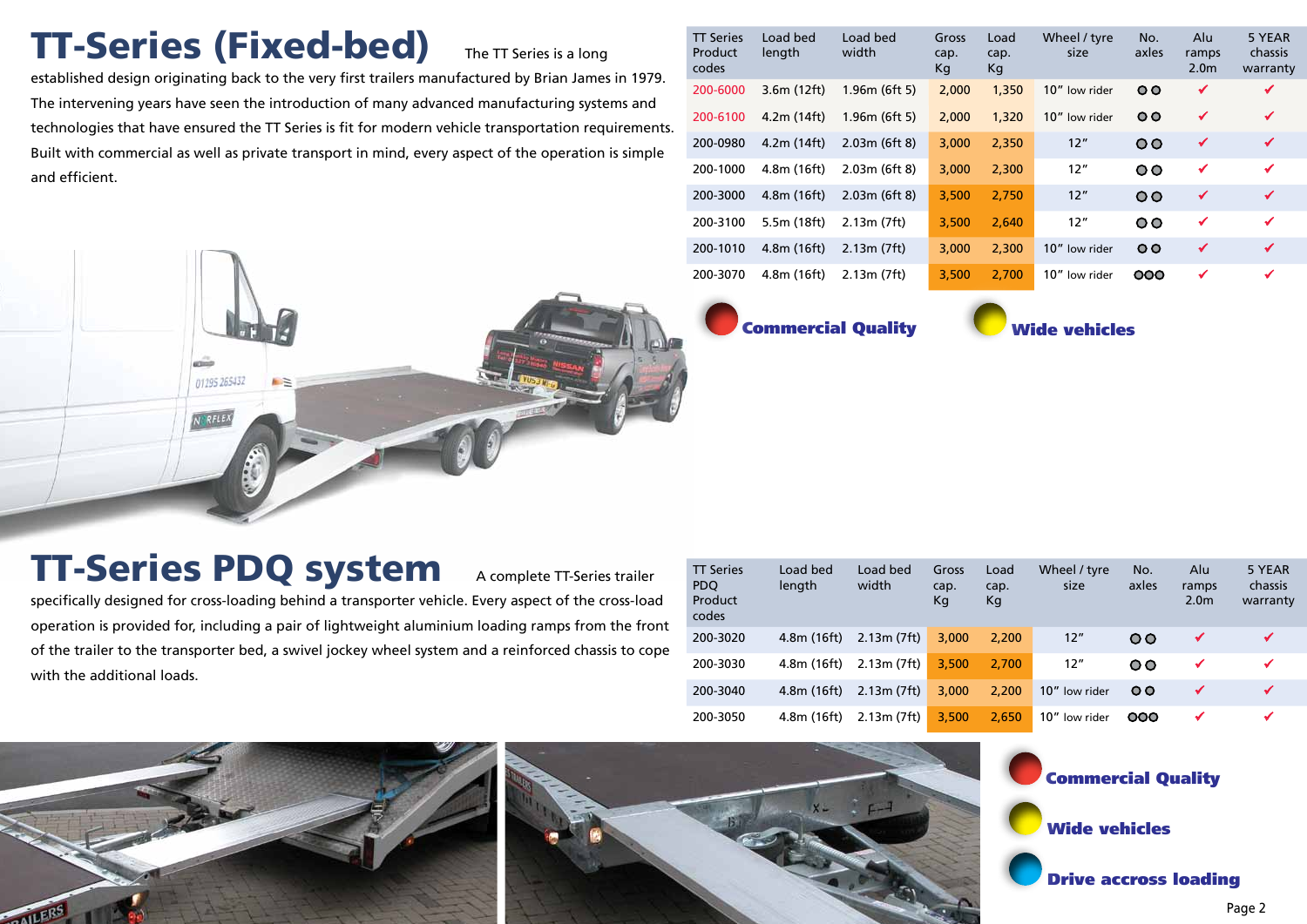# TT-Series (Tilt-bed) Add a hydraulic tilt-

bed operation to the TT chassis to create the TT Tilt-bed making an especially versatile trailer. The most popular model in this range is the Tri-axle low-rider 3500Kg variant (250-3560) offering a quick, convenient loading operation as an alternative to a slide bed recovery unit.

Customers requiring the lowest possible loading angles can benefit from the combination of the TT Tilt-bed and a set of 2.0m aluminium loading ramps. These together provide loading ability sufficient for most modern supercars (see photograph below).

| <b>TT Tilt-bed</b><br>Product<br>codes | Load bed<br>length | Load bed<br>width | Gross<br>cap.<br>Кg | Load<br>cap.<br>Kg | Wheel / tyre<br>size | No.<br>axles | Alu<br>ramps<br>2.0 <sub>m</sub> | <b>Full width</b><br>fold flat<br>rear panel | 5 YEAR<br>chassis<br>warranty |
|----------------------------------------|--------------------|-------------------|---------------------|--------------------|----------------------|--------------|----------------------------------|----------------------------------------------|-------------------------------|
| 250-3400                               | 4.8m (16ft)        | 2.03m(6ft8)       | 3,000               | 2,300              | 12"                  | $\circ$      |                                  | ✔                                            | ✔                             |
| 250-3500                               | 4.8m (16ft)        | 2.03m(6ft8)       | 3,500               | 2,710              | 12"                  | $\circ$      |                                  | ✔                                            | ✔                             |
| 250-3430                               | 4.8m (16ft)        | 2.13m (7ft)       | 3,000               | 2,300              | 10" low rider        | $\circ$      |                                  | ✔                                            | ✔                             |
| 250-3530                               | 4.8m (16ft)        | 2.13m (7ft)       | 3,500               | 2,670              | 10" low rider        | 000          |                                  | ✔                                            | ✔                             |
| 250-3610                               | 5.5m (18ft)        | 2.13m (7ft)       | 3,500               | 2.600              | 10" low rider        | 000          | $\overline{a}$                   | ✔                                            | ✔                             |
| 250-3420                               | 4.8m(16ft)         | 2.03m(6ft8)       | 3,000               | 2,300              | 12"                  | $\circ$      | ✔                                |                                              | ✔                             |
| 250-3470                               | 4.8m (16ft)        | 2.13m(7ft)        | 3,000               | 2,300              | 10" low rider        | $\circ$      | ✔                                |                                              | ✔                             |
| 250-3560                               | 4.8m(16ft)         | 2.13m(7ft)        | 3,500               | 2,670              | 10" low rider        | 000          | ✔                                | $\overline{\phantom{a}}$                     | ✔                             |
| 250-3640                               | 5.5m (18ft)        | 2.13m (7ft)       | 3,500               | 2,610              | 10" low rider        | 000          | ✔                                |                                              | ✔                             |
|                                        |                    |                   |                     |                    |                      |              |                                  |                                              |                               |

Low loading **Commercial Quality** Wide vehicles **Commercial Quality** 

Shown here, the 250-3560 model demonstrates the advantage of a super-low loading ability. The tri-axle configuration provides large load capacity when required plus a low loading platform for superior motorway towing stability



## **BRIAN JAMES TRAILERS**

All prices are subject to VAT and are ex-works.